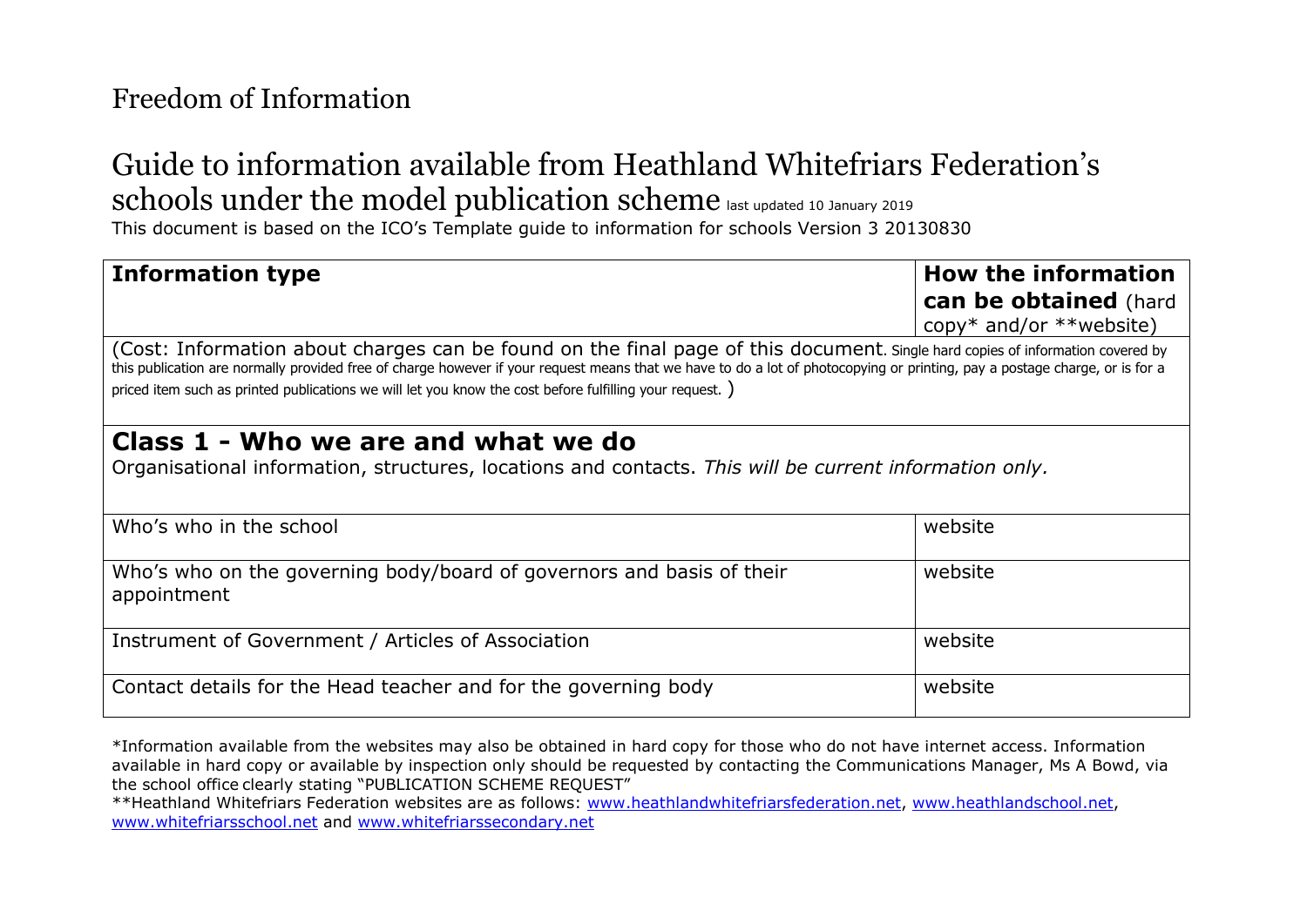# Guide to information available from Heathland Whitefriars Federation's schools under the model publication scheme last updated 10 January 2019

This document is based on the ICO's Template guide to information for schools Version 3 20130830

| School prospectus                                                                                                                                                                                                                  | hard copy |  |
|------------------------------------------------------------------------------------------------------------------------------------------------------------------------------------------------------------------------------------|-----------|--|
| Staffing structure                                                                                                                                                                                                                 | hard copy |  |
| School session times and term dates                                                                                                                                                                                                | website   |  |
| Address of school and contact details, including email address.                                                                                                                                                                    | website   |  |
| Class $2$ – What we spend and how we spend it<br>(Financial information relating to projected and actual income and expenditure, procurement, contracts and<br>financial audit). Current and previous financial year as a minimum. |           |  |
| Annual budget plan and financial statements (including financial audit reports)                                                                                                                                                    | hard copy |  |
| Capital funding                                                                                                                                                                                                                    | hard copy |  |
| Details of capital expenditure items over £2000                                                                                                                                                                                    | hard copy |  |
| Procurement and contracts the school has entered into                                                                                                                                                                              | hard copy |  |
| Pay policy                                                                                                                                                                                                                         | hard copy |  |

\*Information available from the websites may also be obtained in hard copy for those who do not have internet access. Information available in hard copy or available by inspection only should be requested by contacting the Communications Manager, Ms A Bowd, via the school office clearly stating "PUBLICATION SCHEME REQUEST"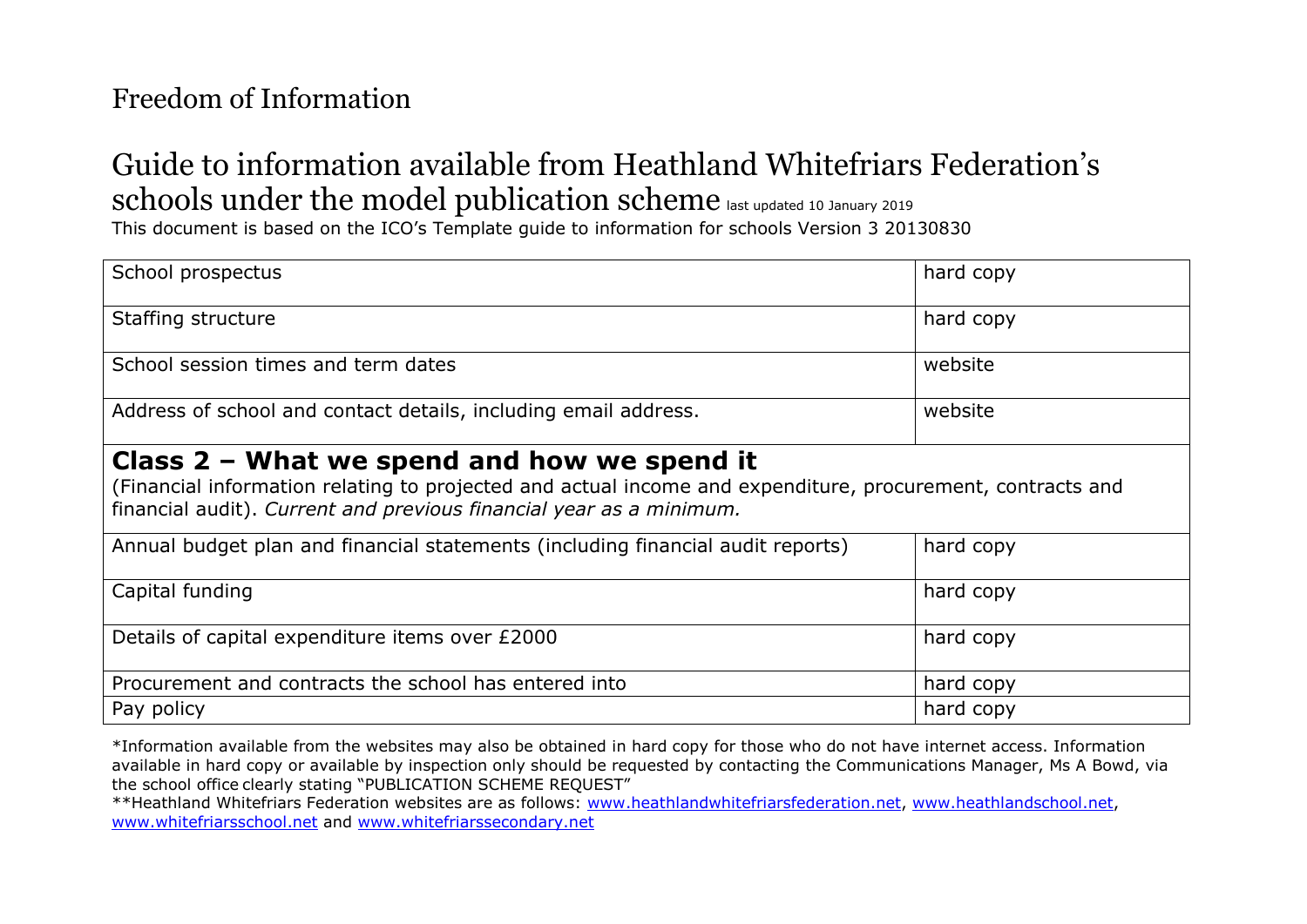# Guide to information available from Heathland Whitefriars Federation's schools under the model publication scheme last updated 10 January 2019

This document is based on the ICO's Template guide to information for schools Version 3 20130830

| Staff allowances and expenses that can be incurred or claimed, with totals paid to<br>individual senior staff members (Senior Leadership Team or equivalent, whose basic<br>actual salary is at least £60,000 per annum) by reference to categories. | hard copy |  |
|------------------------------------------------------------------------------------------------------------------------------------------------------------------------------------------------------------------------------------------------------|-----------|--|
| Staffing, pay and grading structure, including salaries for senior staff (Senior<br>Leadership Team or equivalent as above) in bands of £10,000; for more junior<br>posts, by salary range.                                                          | hard copy |  |
| Governors' allowances that can be incurred or claimed and a record of total<br>payments made to individual governors.                                                                                                                                | hard copy |  |
| Class $3$ – What our priorities are and how we are doing<br>(Strategies and plans, performance indicators, audits, inspections and reviews). Current information as a<br>minimum                                                                     |           |  |
| School profile<br>• Link to Performance data supplied to the English Government<br>The latest Ofsted report<br>- Summary<br>- Full report                                                                                                            | website   |  |

\*Information available from the websites may also be obtained in hard copy for those who do not have internet access. Information available in hard copy or available by inspection only should be requested by contacting the Communications Manager, Ms A Bowd, via the school office clearly stating "PUBLICATION SCHEME REQUEST"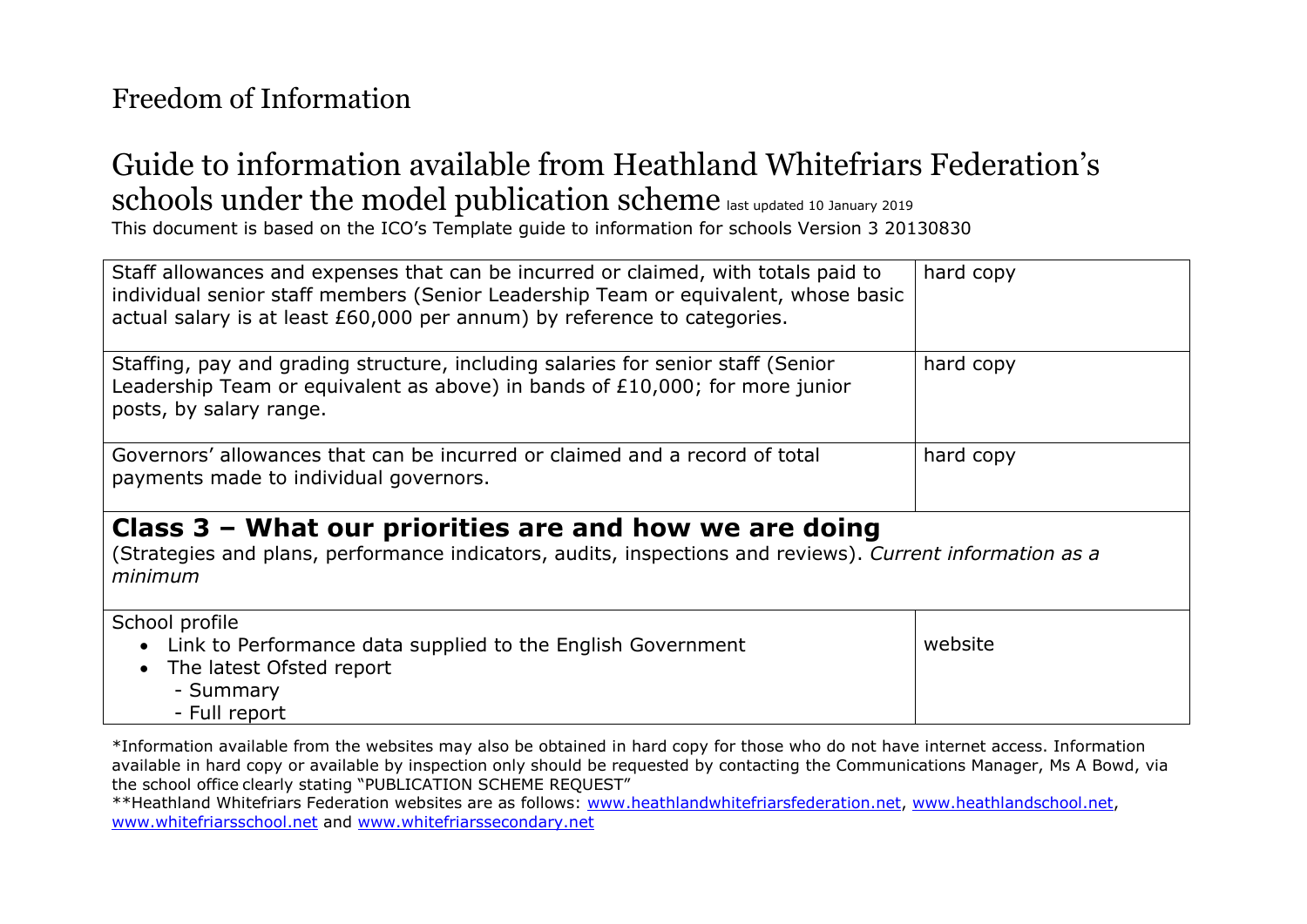# Guide to information available from Heathland Whitefriars Federation's schools under the model publication scheme last updated 10 January 2019

This document is based on the ICO's Template guide to information for schools Version 3 20130830

| Performance management policy and procedures adopted by the governing body.                                                                                           | hard copy |  |
|-----------------------------------------------------------------------------------------------------------------------------------------------------------------------|-----------|--|
| The school's future plans                                                                                                                                             | hard copy |  |
| Safeguarding and child protection                                                                                                                                     | website   |  |
| Class 4 – How we make decisions<br>(Decision making processes and records of decisions) Current and previous three years as a minimum                                 |           |  |
| Admissions policy and decisions (numbers of applications and successful applicants<br>not individual admission decisions) - where applicable                          | website   |  |
| Agendas and minutes of meetings of the governing body and its committees. (NB<br>this will exclude information that is properly regarded as private to the meetings). | hard copy |  |
| Class $5 -$ Our policies and procedures<br>(Current written protocols, policies and procedures for delivering our services and responsibilities)                      |           |  |

*Current information only.* 

*As a minimum these must include policies, procedures and documents that the school is required to have by statute or by its funding agreement or equivalent, or by the English government. These will include policies and* 

\*Information available from the websites may also be obtained in hard copy for those who do not have internet access. Information available in hard copy or available by inspection only should be requested by contacting the Communications Manager, Ms A Bowd, via the school office clearly stating "PUBLICATION SCHEME REQUEST"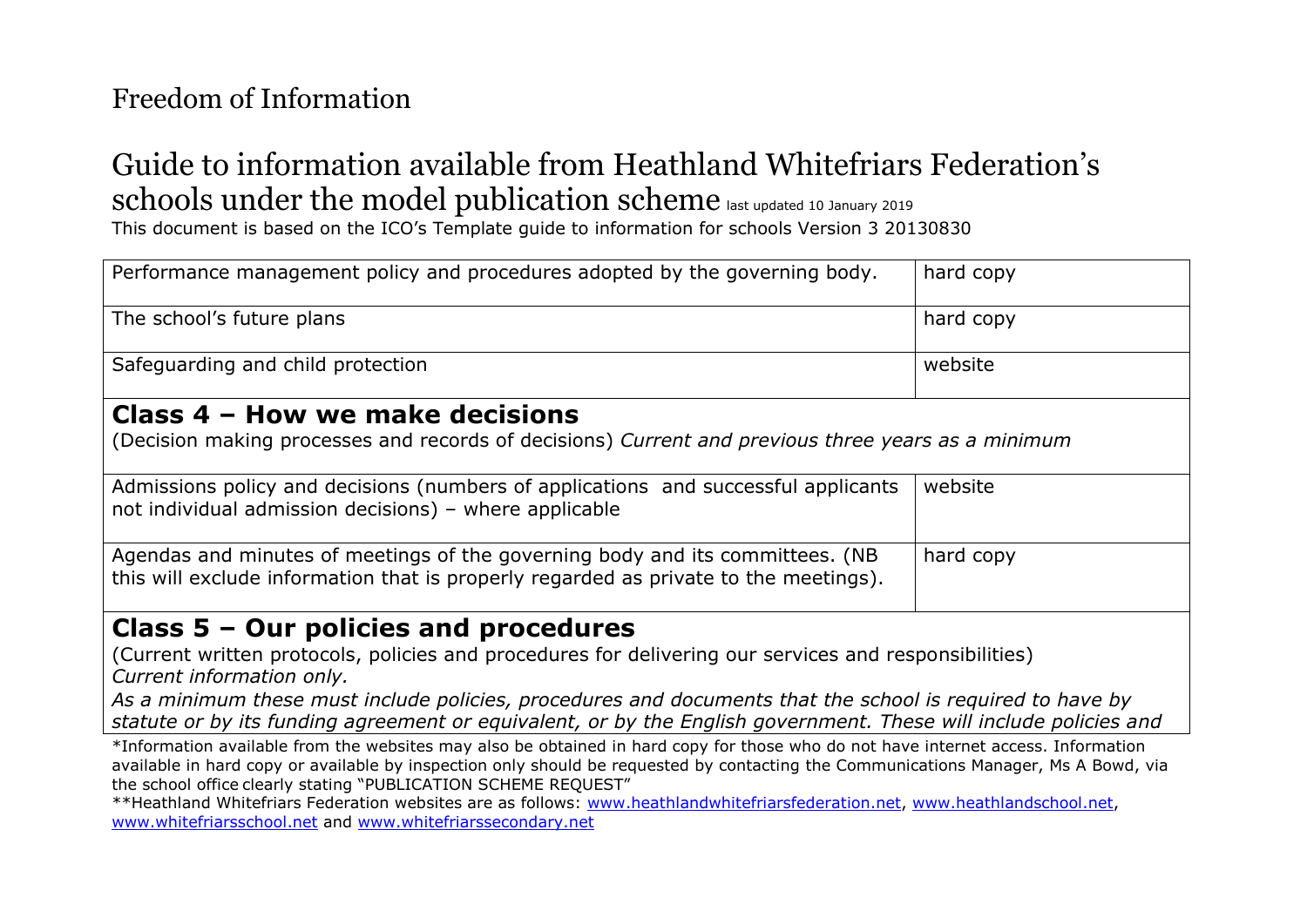# Guide to information available from Heathland Whitefriars Federation's schools under the model publication scheme last updated 10 January 2019

This document is based on the ICO's Template guide to information for schools Version 3 20130830

| procedures for handling information requests.                                                                                                                                                                                                                |         |  |
|--------------------------------------------------------------------------------------------------------------------------------------------------------------------------------------------------------------------------------------------------------------|---------|--|
| Records management and personal data policies, including:<br>Data protection Policy including retention policy<br><b>Online Safety Policy</b>                                                                                                                | website |  |
| <b>Charging &amp; Remissions Policy</b>                                                                                                                                                                                                                      | website |  |
| Other policies<br>• Accessibility Plan<br><b>Attendance and Registration Policy</b><br><b>Behaviour Policy</b><br><b>Equality Policy</b><br>Home School Agreement<br><b>Religious Observance Policy</b><br><b>SRE Policy</b><br><b>Whistleblowing Policy</b> | website |  |
| Class $6$ – Lists and Registers<br>Currently maintained lists and registers only (this does not include the attendance register).                                                                                                                            |         |  |

\*Information available from the websites may also be obtained in hard copy for those who do not have internet access. Information available in hard copy or available by inspection only should be requested by contacting the Communications Manager, Ms A Bowd, via the school office clearly stating "PUBLICATION SCHEME REQUEST"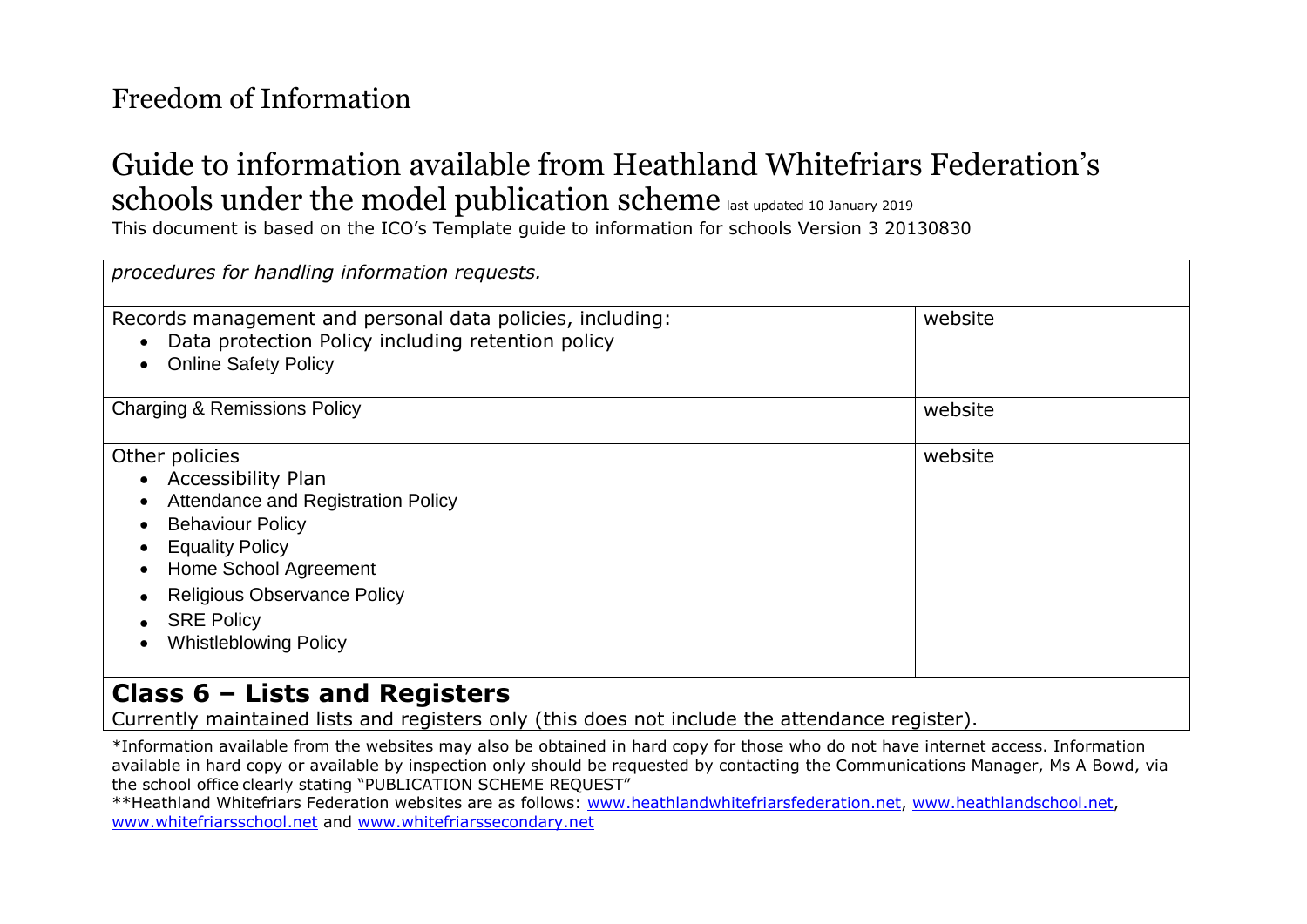# Guide to information available from Heathland Whitefriars Federation's schools under the model publication scheme last updated 10 January 2019

This document is based on the ICO's Template guide to information for schools Version 3 20130830

| Curriculum circulars and statutory instruments                                                                                                                                                  |                 |  |
|-------------------------------------------------------------------------------------------------------------------------------------------------------------------------------------------------|-----------------|--|
| Disclosure logs                                                                                                                                                                                 | Inspection only |  |
| Asset register                                                                                                                                                                                  | Inspection only |  |
| Any information the school is currently legally required to hold in publicly available<br>registers                                                                                             | Inspection only |  |
| Class $7$ – The services we offer<br>(Information about the services we offer, including leaflets, guidance and newsletters produced for the public and<br>businesses) Current information only |                 |  |
| Extra-curricular activities                                                                                                                                                                     | website         |  |
| Out of school clubs                                                                                                                                                                             | website         |  |
| Services for which the school is entitled to recover a fee, together with those fees                                                                                                            | website         |  |

\*Information available from the websites may also be obtained in hard copy for those who do not have internet access. Information available in hard copy or available by inspection only should be requested by contacting the Communications Manager, Ms A Bowd, via the school office clearly stating "PUBLICATION SCHEME REQUEST"